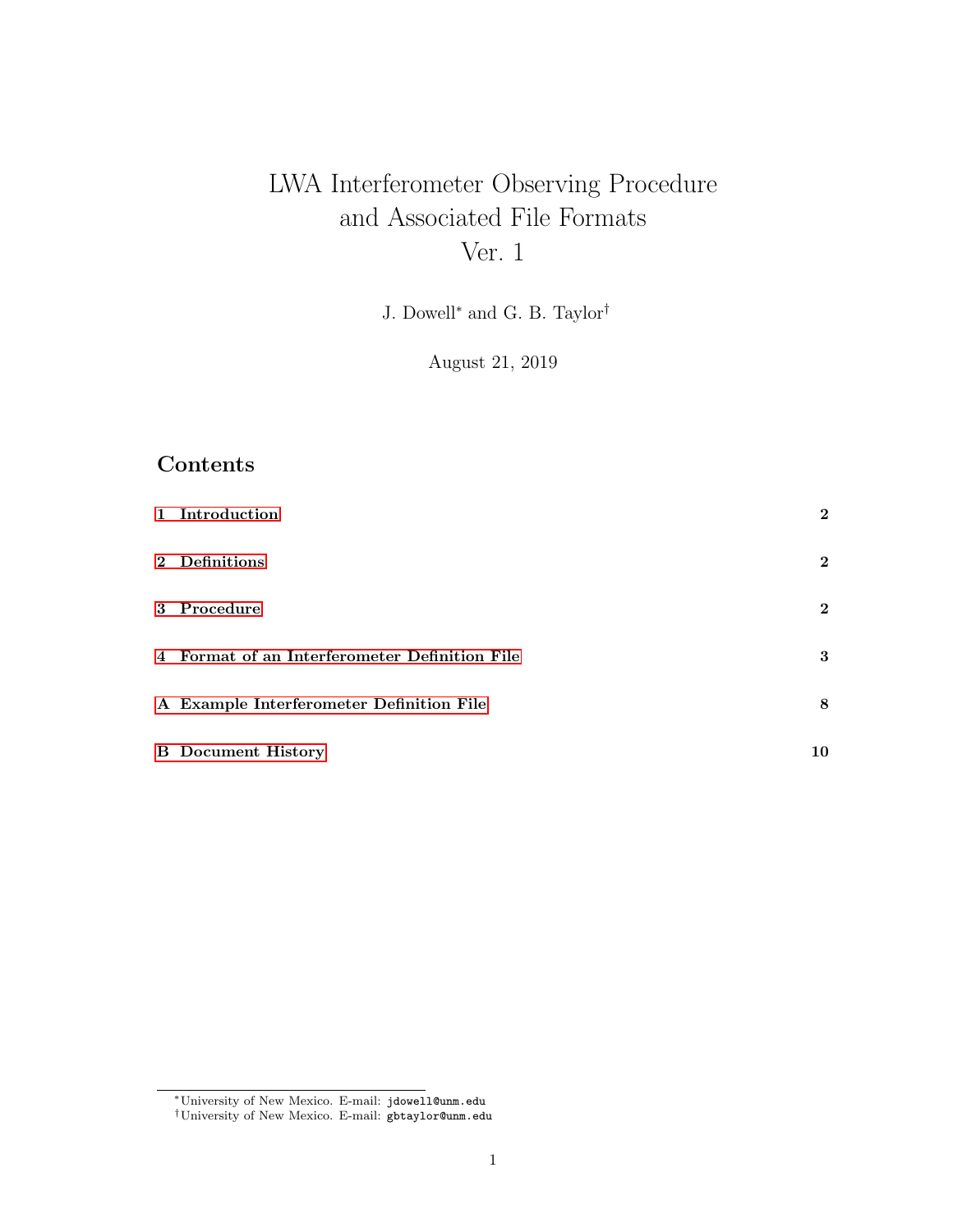#### <span id="page-1-0"></span>1 Introduction

This memo documents the observing procedures and associated file formats for the LWA interferometer. This document should be viewed as a companion to [\[3\]](#page-10-0) which details the procedure for a single LWA station.

#### <span id="page-1-1"></span>2 Definitions

The terminology used for the LWA interferometer is designed to be slightly different than that used for single station observations in order to make it easier to quickly distinguish between the two observing styles. Generally, observations with the interferometer are grouped into projects, runs, and scans. The relationship between these is that a *project* consists of one or more runs, with each run composed of one or more *scans*. The formal definitions are:

- Similar to single station observations in [\[3\]](#page-10-0), a project is a set of observations that further a specific scientific goal. These correspond to approved LWA proposals.
- A run is a subset of scans that uses exactly one of the LWA interferometer beams and is contiguous in time. The lengths of these are typically one or three hours.
- An scan is a continuous block of data from the interferometer that has a single set of observing parameters. These should be considered as "atomic" units for scheduling purposes by observers. In addition to specifying the pointing center for the array, a scan can also have multiple *alternate* phase centers that can be correlated as well.
- An alternate phase center specifies additional phase centers for correlation within a single station beam. This provides a way to observe a target and a phase calibrator within the same station beam and have the data correlated separately.

A scan is run on the LWA interferometer in one of three observing modes:

- RA/DEC Tracking (TRK RADEC). This is an interferometer mode in which the array beam tracks a specified right ascension (RA) and declination (DEC). The TRK RADEC mode also supports proper motion corrections for the pointing center as a function of the epoch of observation.
- Solar Tracking (TRK\_SOL). This is an interferometer mode in which the array beam tracks the Sun.
- Jupiter Tracking (TRK\_JOV). This is an interferometer mode in which the array beam tracks Jupiter.

See the appendices for examples of runs and scans.

#### <span id="page-1-2"></span>3 Procedure

This section outlines the process of creating, scheduling, and conducting LWA interferometer observations from the stand point of an observer.

1. The PI creates an interferometer definition file (IDF). An IDF is a text file which defines the run and its constituent scans. The format of an IDF is specified in Section [4.](#page-2-0)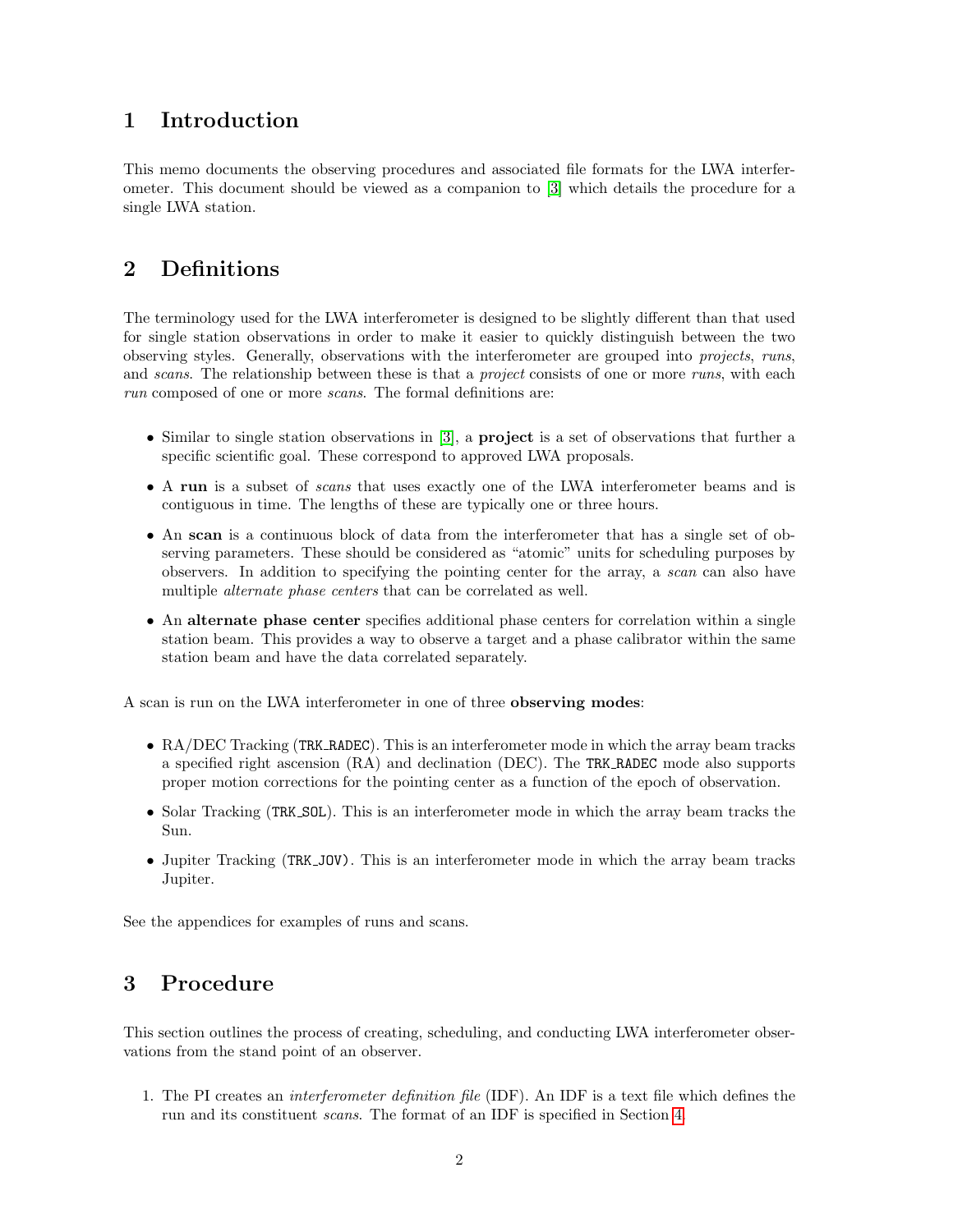- 2. The PI submits the IDF file to the "LWA Observing File Validator and Submission Tool"<sup>[1](#page-2-1)</sup>. From this webpage the IDF is:
	- (a) First validated. All valid files are then used to generate session definition files for each station (see [\[3\]](#page-10-0)).
	- (b) The SDFs generated above are then automatically transferred to the stations and scheduled using the HAL systems [\[2\]](#page-10-1).
- 3. The run is observed and the resulting data files and station level metadata are automatically aggregated onto the LWA Users Compute Facility [\[1\]](#page-10-2) for correlation.
- 4. The station level metadata is parsed to generate the correlator configuration files by the correlator operator and the data are correlated. The resulting FITS IDI files [\[4\]](#page-10-3) are then transferred to the LWA Data Archive<sup>[2](#page-2-2)</sup> where they can be accessed by the PI [\[5\]](#page-10-4).

#### <span id="page-2-0"></span>4 Format of an Interferometer Definition File

Interferometer Definition Files (IDFs) are human-readable text files that are structured to be similar to the Session Definition Files (SDFs; [\[3\]](#page-10-0)) used for single station LWA observations. See the example provided in Appendix [A.](#page-7-0)

IDFs consist of lines, with each line having the following structure:

- A keyword identifying a parameter
- At least one whitespace character
- Data intended to be assigned to the parameter
- Newline (line terminator)

A line may be up to 4096 characters long. Lines which are empty lines (i.e., containing only the newline character) are allowed, ignored, and encouraged as a way to improve the readability. The "data" field contains only alphanumeric characters (including space) plus standard punctuation and common symbols, but not special/invisible characters. Note that any whitespace between the end of the intended data and the newline is significant.

Generally, IDFs have three or more parts. The first part is a set of lines identifying the PI and project. The second part is a set of lines identifying the run, including parameters that apply throughout the run. The third part is a set of lines identifying the first scan, including parameters that apply to that scan. Each additional scan is defined by repeating the third part with the desired modifications. Only parameters which are different from the previous scan need to be defined for subsequent scans.

The following is a list of defined parameters, in the order in which it is required that they appear in the IDF. In each case, we give the identifying keyword, followed by information on valid values. We begin with parameters identifying the PI and project which are identical to those used in SDFs.:

• PI ID: PI Identification. This is intended to enable concise, unambiguous identification of the PI. PI identification codes should be assigned and maintained by the LWA Project Office. It is recommended that this be a sequentially-assigned integer.

<span id="page-2-1"></span> $1$ <https://fornax.phys.unm.edu/lwa/validator/index.html>

<span id="page-2-2"></span><sup>2</sup><https://lda10g.alliance.unm.edu/ldadb/>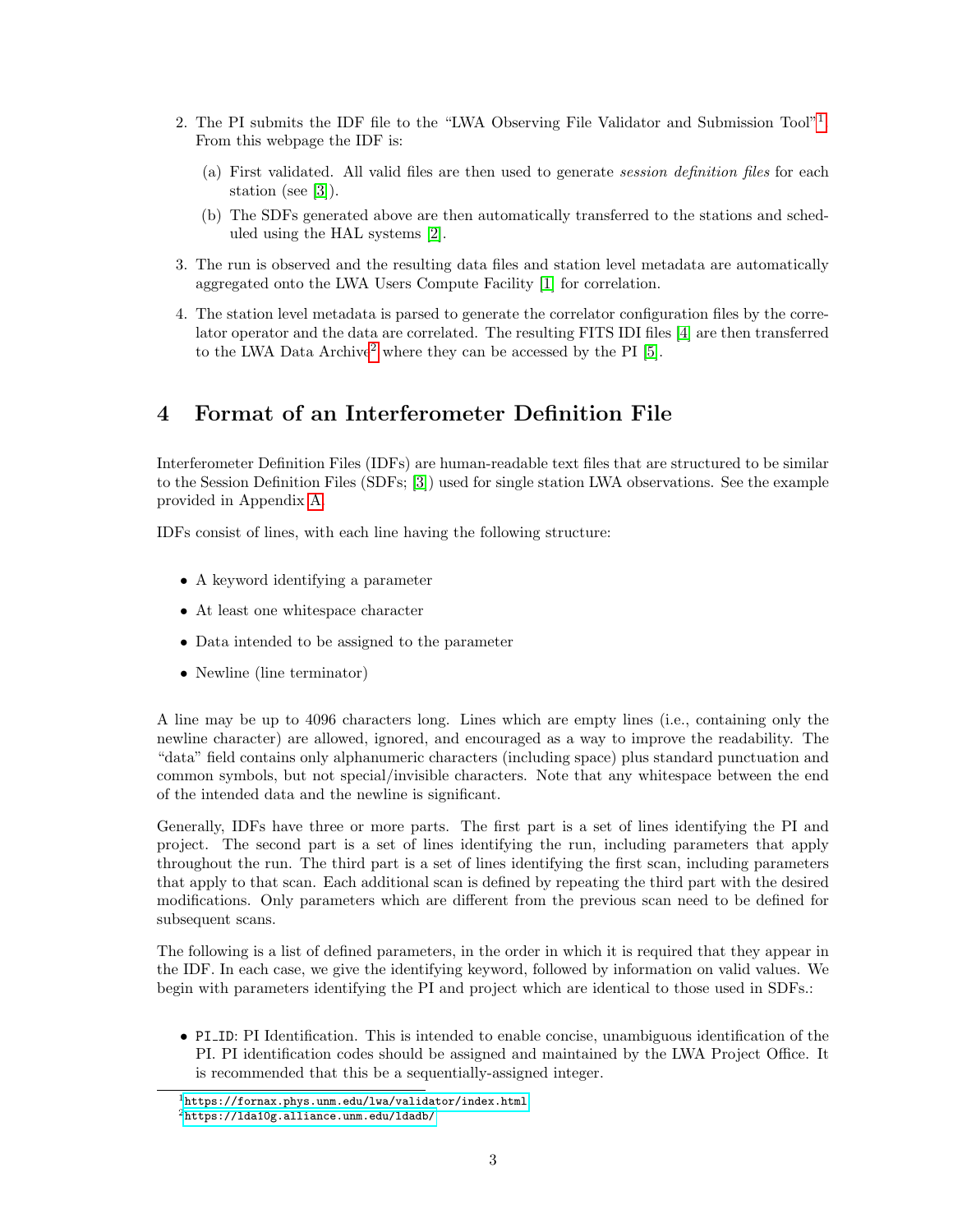- PI NAME: PI Name. This is redundant information given PI ID, but is included primarily for user convenience. The recommended format is Last Name, First Name Middle Initial(s).
- PROJECT ID: Project Identification. This is a string of no more than 8 characters. This is intended to enable concise, unambiguous identification of the project. Project identification codes should be assigned and maintained by the LWA Project Office. Since this is used as part of the filename of some files, it strongly recommended that these be minimum length, free of whitespace, and constructed to be easy to sort; for example "E00037" where "E" identifies a class of projects and "00037" means the 37th project in this class.
- PROJECT\_TITLE: This is redundant information given PROJECT\_ID, but is included primarily for user convenience.
- PROJECT REMPI: Remarks from the PI on the project. This is intended to convey information that might not be present or obvious through other session definition file parameters.
- PROJECT REMPO: Remarks from the LWA Project Office on the project. This intended to be convey information that might not be present or obvious through other IDF parameters.

Next, keywords identifying the run:

- RUN ID: Run Identification. This is intended to enable concise, unambiguous (in combination with PROJECT<sub>-</sub>ID) identification of the run. Run identification codes are sequentially-assigned integers, beginning with 1.
- RUN TITLE: This is redundant information given RUN ID, but is included primarily for user convenience.
- RUN\_STATIONS: List of LWA stations to use. This is intended to allow users to specify which LWA stations to use as part of the array through a comma separated list of two-letter station identifiers. If all stations are needed then the special value "all" can be provided.
- RUN\_CHANNELS: Channel count. This is intended to relate how the data are to be channelized during the correlation process. Allowed values are even integers between 16 and 32,768, inclusive.
- RUN INTTIME: Integration time. This is intended to relate the desired time resolution in seconds of the visibilities. Allowed values are between 0.1 and 10 s, inclusive.
- RUN BASIS: Polarization basis. This is intended to relate the desired polarization basis of the visibilities. Allowed values are "linear" for the data to be left in its native basis, "circular" for it to be converted to  $RR/LL/RL/LR$ , or "stokes" for it to be converted to Stokes I, Q, U, and V. Currently the "stokes" basis is not recommended.
- SESSION| REMPI: Remarks from the PI on the run. This is intended to convey information that might not be present or obvious through other IDF parameters.
- SESSION REMPO: Remarks from the LWA Project Office on the run. This is intended to convey information that might not be present or obvious through other IDF parameters.

Finally, required keywords defining a scan:

• SCAN ID: Scan Identification. This is intended to enable concise, unambiguous (in combination with PROJECT ID and RUN ID) identification of the scan. Scan identification codes are sequentially-assigned integers, beginning with 1.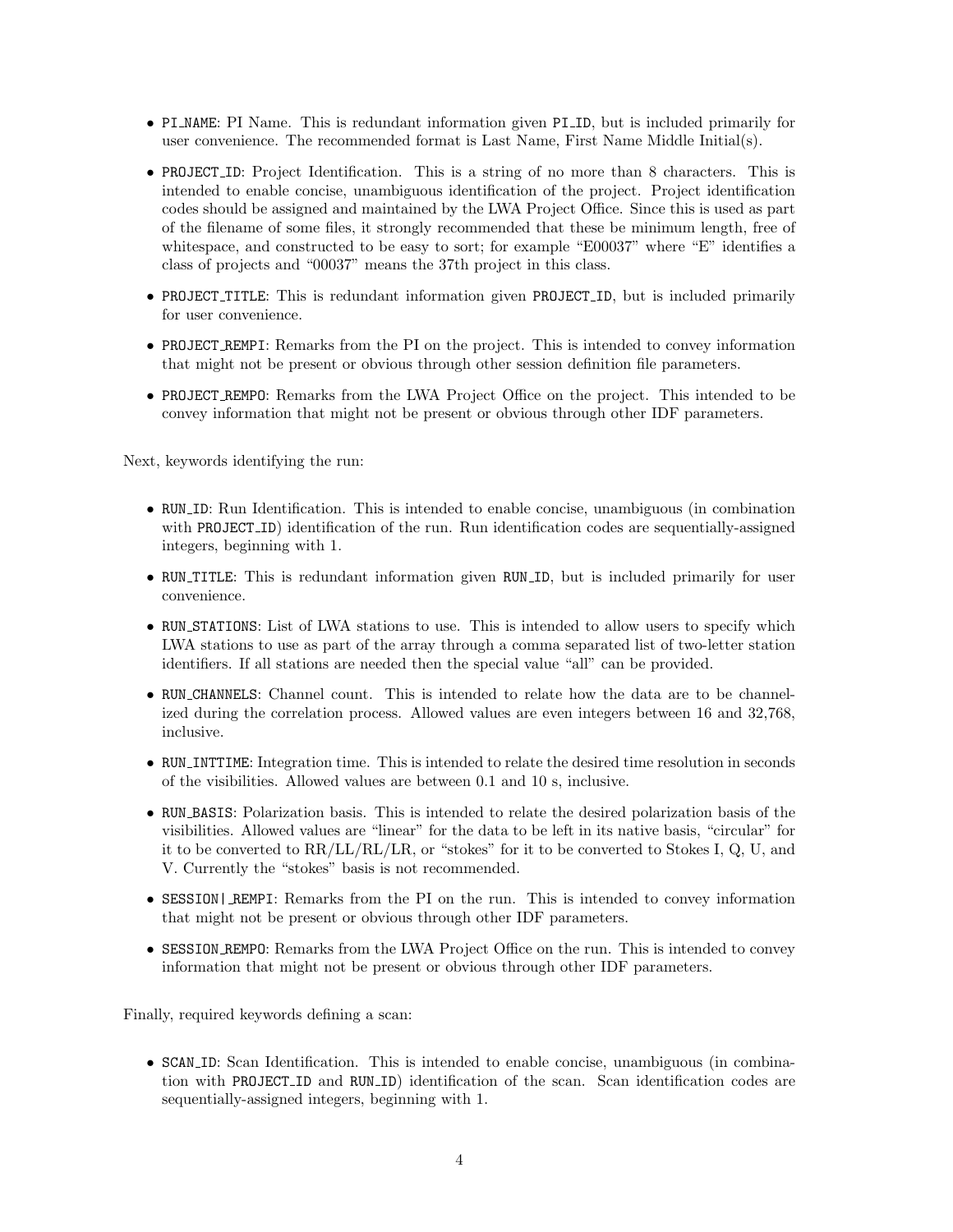| SCAN_BW        | Sample Rate |
|----------------|-------------|
| 1              | $0.25$ MS/s |
| $\overline{2}$ | $0.50$ MS/s |
| 3              | $1.00$ MS/s |
| 4              | $2.00$ MS/s |
| 5              | $4.90$ MS/s |
| 6              | $9.80$ MS/s |
|                | $19.6$ MS/s |

<span id="page-4-0"></span>Table 1: Allowed values for SCAN BW and the corresponding sample rates.

- SCAN TARGET: This is intended to provide a convenient, standard place to indicate the intended "target" of the scan. This field is provided for the convenience of the observer only, and no specific format is required. It should be noted that this field is only used by the correlator to populate the SOURCE table in the FITS IDI file.
- SCAN\_INTENT: Scan intent. This is intended to convey the purpose of the scan, i.e., whether or not it is a calibrator source. Allowed values are "fluxcal" for flux density and bandpass calibration sources (CALCODE K), "phasecal" for complex gain calibration sources (CALCODE D), "target" for target sources, and "dummy" for dummy scans. Dummy scans are not correlated but are useful for observations where there are multiple alternate phase centers and the station beam is pointing at some location in between them to maximize sensitivity of the ensemble.
- SCAN REMPI: Remarks from the PI on the scan. This intended to convey information that might not be present or obvious through other IDF parameters. Optional.
- SCAN REMPO: Remarks from the LWA Project Office on the scan. This intended to convey information that might not be present or obvious through other session definition file parameters. Optional.
- SCAN START MJD: Modified julian day (MJD) on which the scan is to start. Coordinated Universal Time (UTC) is assumed.
- SCAN START MPM: Time of day at which the scan is to start, written as integer milliseconds past UTC midnight (MPM). The range of values is 0 through 86399999; or, for days containing a leap second, 0 through 86400999.
- SCAN START: Start time of the scan written in a format of the PI's choice. This is redundant information given SCAN START MJD and SCAN START MPM, but is included for user convenience. The suggested format is "UTC yyyy mm dd hh:mm:ss.sss". This parameter is not used for scheduling purposes.
- SCAN DUR: The duration of the observation in integer milliseconds.
- SCAN DUR+: The duration of the observation written in a format of the PIs choice. This is redundant information given SCAN DUR and is ignored for scheduling purposes, but is included for user convenience.
- SCAN MODE: Observing mode, as explained in Section [2.](#page-1-1) Allowed values are "TRK RADEC", "TRK SOL", and "TRK JOV".
- SCAN RA: RA (decimal hours) for beam pointing, epoch J2000. Meaningful only if SCAN MODE is TRK RADEC; otherwise this parameter is ignored.
- SCAN DEC: DEC (decimal degrees) for beam pointing, epoch J2000. Meaningful only if SCAN MODE is TRK RADEC; otherwise this parameter is ignored.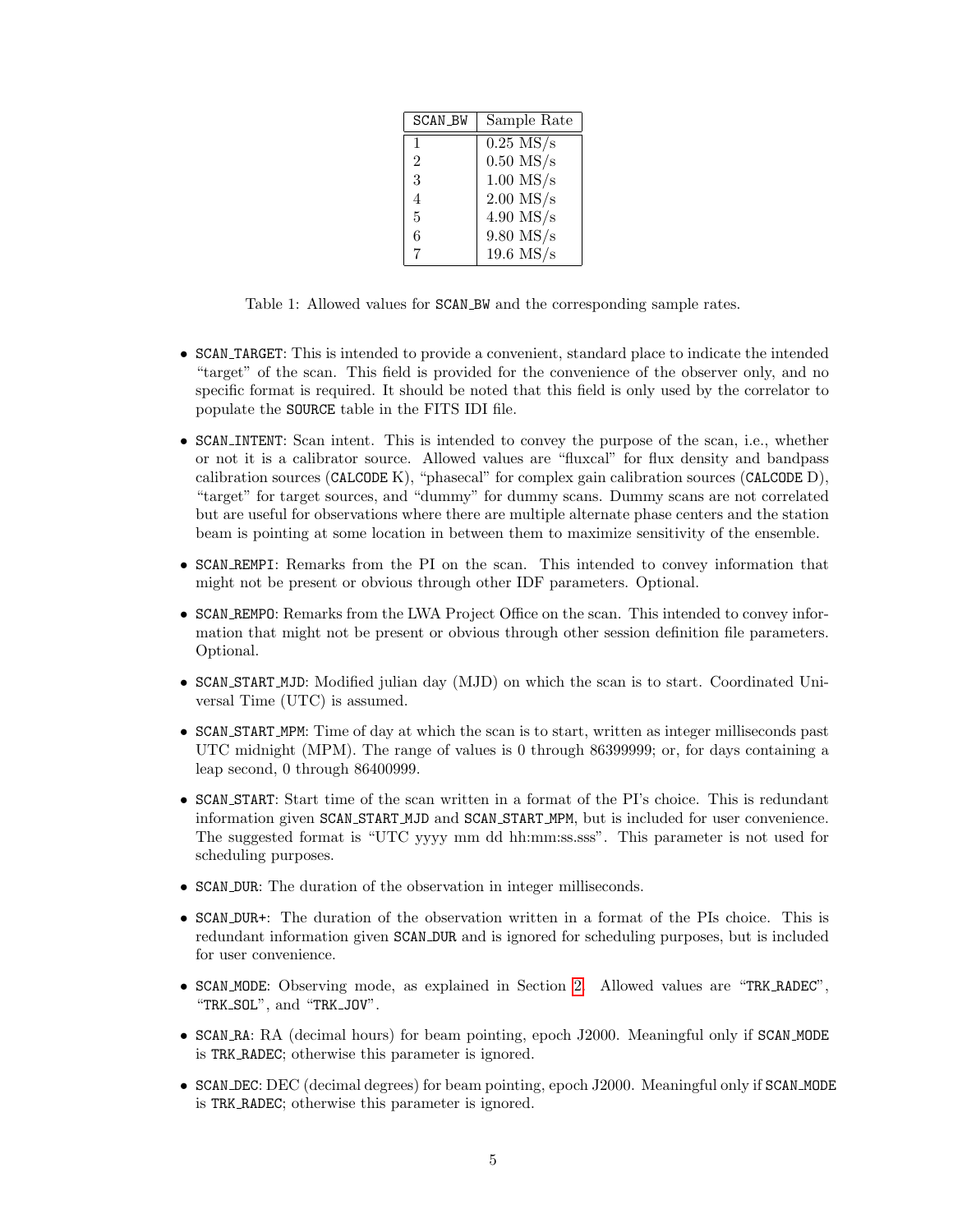- SCAN PM RA: Proper motion in RA (decimal mas/yr) for the beam pointing, epoch J2000. Meaningful only if SCAN MODE is TRK RADEC; otherwise this parameter is ignored. Optional.
- SCAN PM DEC: Proper motion in DEC (decimal mas/yr) for the beam pointing, epoch J2000. Meaningful only if SCAN MODE is TRK RADEC; otherwise this parameter is ignored. Optional.
- SCAN FREQ1: Center frequency for the first DRX tuning, expressed as an integer "tuning word". The center frequency will be SCAN\_FREQ1  $\times$  192/2<sup>32</sup> MHz. For example, a SCAN\_FREQ1 of 1073741824 corresponds to a center frequency of 49.000000 MHz. The valid range is 219130984  $(\approx 5.6 \text{ MHz})$  through 1928352663 (93 MHz).
- SCAN FREQ1+: Center frequency for the first DRX tuning, expressed in a format of the PIs choice. This is redundant information given SCAN FREQ1 and is ignored for the purpose of scheduling, but is included primarily for user convenience. The suggested format is "xx.xxxxxx MHz". Optional.
- SCAN FREQ2: Center frequency for the second DRX tuning, expressed as an integer "tuning word". See SCAN FREQ1 for additional details.
- SCAN FREQ2+: Center frequency for the second DRX tuning, expressed in a format of the PIs choice. See SCAN FREQ1+ for additional details. Optional.
- SCAN BW: Bandwidth, expressed as an integer between 1 and 7. Refer to Table [1](#page-4-0) for more information<sup>[3](#page-5-0)</sup>.
- SCAN BW+: Bandwidth, expressed in a format of the PIs choice. This is redundant information given SCAN BW and is ignored for scheduling purposes, but is included primarily for user convenience.

Each scan may also have up to ten alternate phase centers associated with it. For these the following keywords control the centers:

- SCAN ALT N: Number of alternate phase centers, as an integer.  $0 \leq$  SCAN ALT  $N \leq 10$ .
- SCAN ALT\_TARGET[n]: Target name.  $1 \le n \le$  SCAN ALT\_N.
- SCAN\_ALT\_INTENT[n]: Intent. Allowed values are "fluxcal" for flux density and bandpass calibration sources (CALCODE K), "phasecal" for complex gain calibration sources (CALCODE D) and "target" for target sources.  $1 \leq n \leq \texttt{SCAN}$ -ALT\_N.
- SCAN ALT RA[n]: RA (decimal hours) for alternate pointing, epoch J2000.  $1 \leq n \leq$  SCAN ALT N.
- SCAN ALT DEC [n]: DEC (decimal degrees.) for alternate pointing, epoch J2000.  $1 \le n \le$  SCAN ALT N.
- SCAN\_ALT\_PM\_RA $[n]$ : Proper motion in RA (decimal mas/yr) for the beam pointing, epoch J2000.  $1 \leq n \leq \texttt{SCAN\_ALT\_N}$ . Optional.
- SCAN ALT PM DEC [n]: Proper motion in DEC (decimal mas/yr) for the beam pointing, epoch J2000.  $1 \leq n \leq \texttt{SCAN\_ALT\_N}$ . Optional.

The following scan parameters are optional, but allow additional control over the observation which may be useful in certain cases. If not specified, an attempt will be made to assign reasonable values.

• SCAN ASP FLT: Selects the "filter setting" for the ARX. Allowed values are "0" for "split", "1" for "full", "2" for "reduced", and "-1" = "MCS decides" (this is the value used if not specified).

<span id="page-5-0"></span> $3$ As of the time of the document a SCAN BW value of 7 is not supported.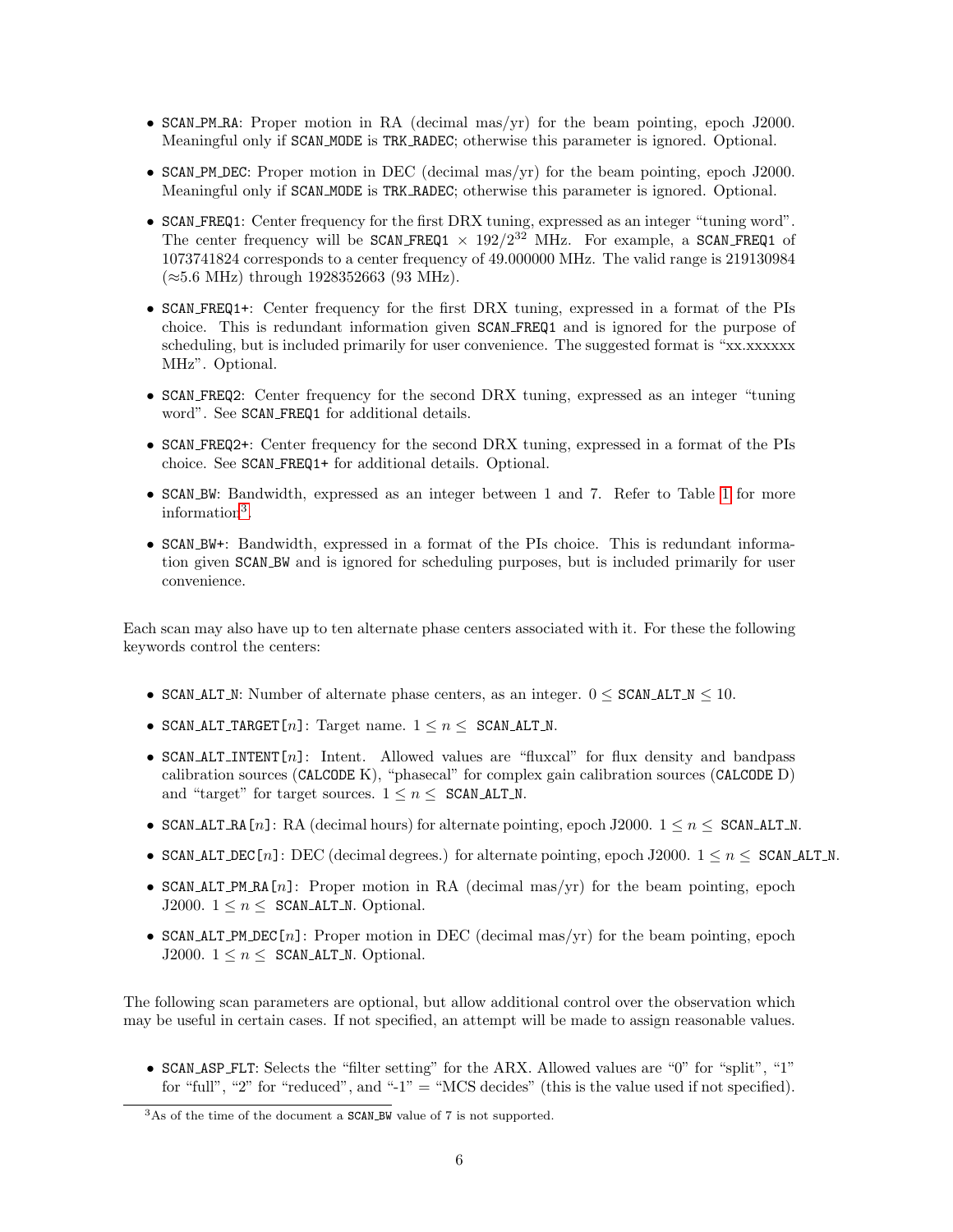• SCAN DRX GAIN: This corresponds to the DP/ADP DRX command parameter DRX GAIN. This is an integer value between 0 and 12, or " $-1$ " = "MCS decides" (this is the value used if not specified).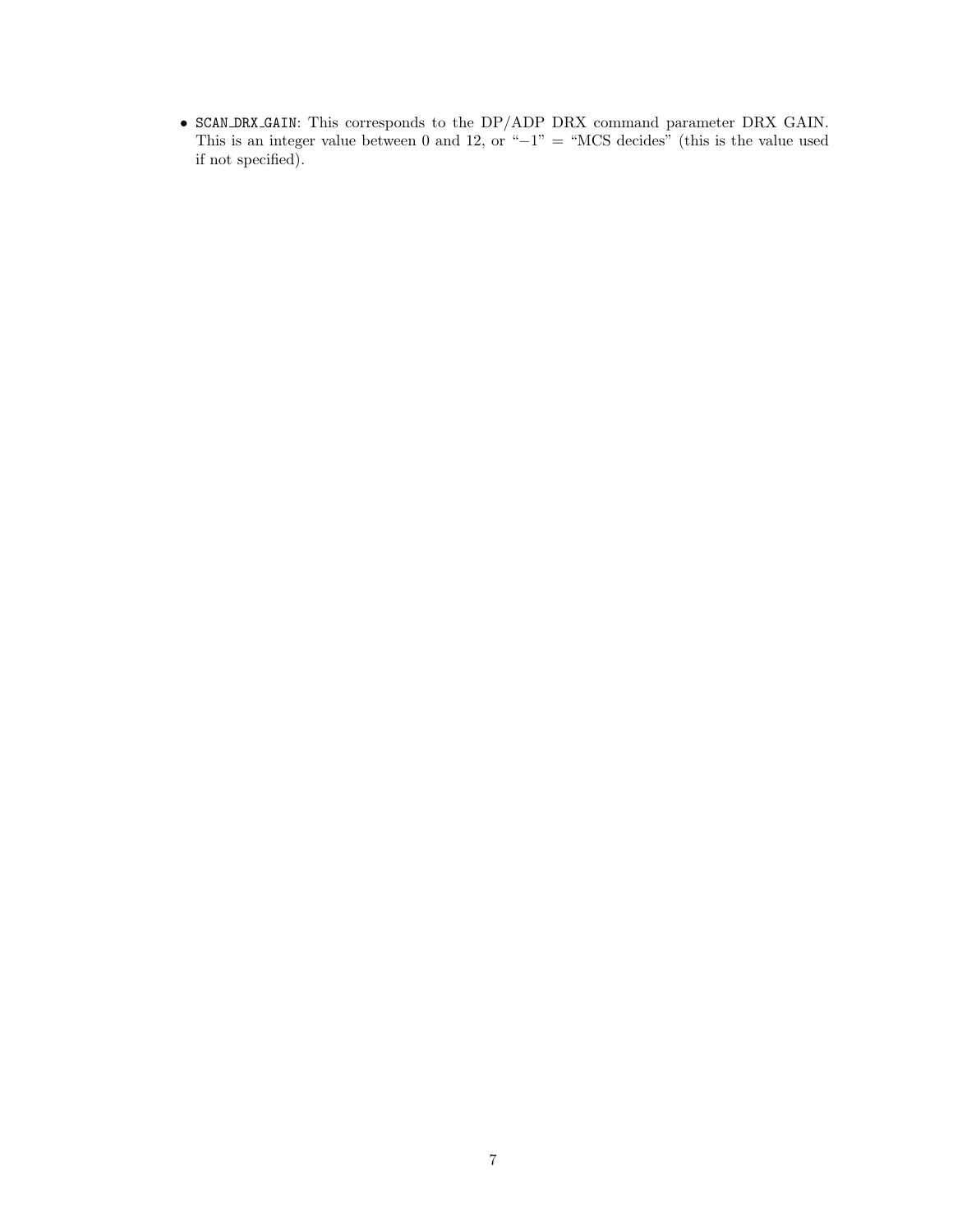## <span id="page-7-0"></span>A Example Interferometer Definition File

Below is shown the contents of an sample interferometer definition file.

| $PI$ <sub>-ID</sub> | 99                                                 |
|---------------------|----------------------------------------------------|
| PI_NAME             | Dowell, Jayce                                      |
|                     |                                                    |
| PROJECT_ID          | COMJD                                              |
| PROJECT_TITLE       | Commissioning data                                 |
| PROJECT_REMPI       | None provided                                      |
| PROJECT_REMPO       | None                                               |
|                     |                                                    |
| RUN_ID              | 5                                                  |
| RUN_TITLE           | Test Run of the LWA Single Baseline Interferometer |
| RUN_STATIONS        | VL, SV                                             |
| RUN_CHANNELS        | 256                                                |
| RUN_INTTIME         | 1.000                                              |
| RUN_BASIS           | linear                                             |
|                     |                                                    |
| SCAN_ID             | 1                                                  |
| SCAN_TARGET         | 3C295                                              |
| SCAN_INTENT         | FluxCal                                            |
| SCAN_REMPI          | None provided                                      |
| SCAN_REMPO          | Estimated data volume for this scan is 11.04 GB    |
| SCAN_START_MJD      | 58513                                              |
| SCAN_START_MPM      | 36000000                                           |
| SCAN_START          | UTC 2019 01 30 10:00:00.000                        |
| SCAN_DUR            | 300000                                             |
| SCAN_DUR+           | 00:05:00.000                                       |
| SCAN_MODE           | TRK_RADEC                                          |
| SCAN_RA             | 14.189016667                                       |
| SCAN_DEC            | +52.202638889                                      |
| SCAN_FREQ1          | 920350135                                          |
| SCAN_FREQ1+         | 42.000000007 MHz                                   |
| SCAN_FREQ2          | 1621569285                                         |
| SCAN_FREQ2+         | 73.999999990 MHz                                   |
| SCAN_BW             | 6                                                  |
| SCAN_BW+            | 9.800 MHz                                          |
| SCAN_ID             | 2                                                  |
| SCAN_TARGET         | 3C286                                              |
| SCAN_INTENT         | Target                                             |
| SCAN_REMPI          | None provided                                      |
| SCAN_REMPO          | Estimated data volume for this scan is 44.15 GB    |
| SCAN_START_MJD      | 58513                                              |
| SCAN_START_MPM      | 36300000                                           |
| SCAN_START          | UTC 2019 01 30 10:05:00.000                        |
| SCAN_DUR            | 1200000                                            |
| SCAN_DUR+           | 00:20:00.000                                       |
| SCAN_MODE           | TRK_RADEC                                          |
| SCAN_RA             | 13.518966667                                       |
| SCAN_DEC            | +30.509138889                                      |
| SCAN_FREQ1          | 920350135                                          |
|                     |                                                    |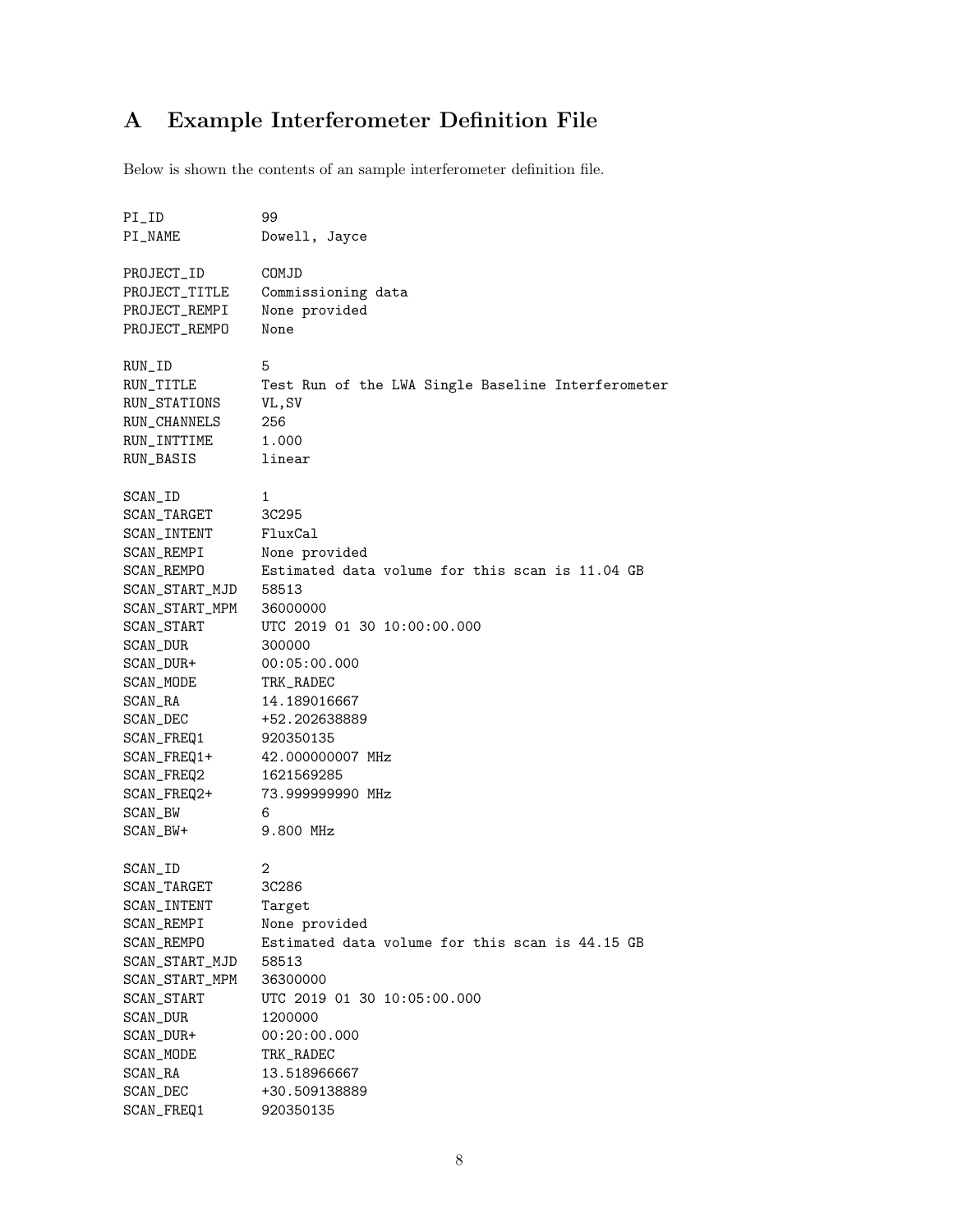| SCAN_FREQ1+ | 42.000000007 MHz |
|-------------|------------------|
| SCAN_FREQ2  | 1621569285       |
| SCAN FREQ2+ | 73.999999990 MHz |
| SCAN BW     | 6                |
| SCAN BW+    | 9.800 MHz        |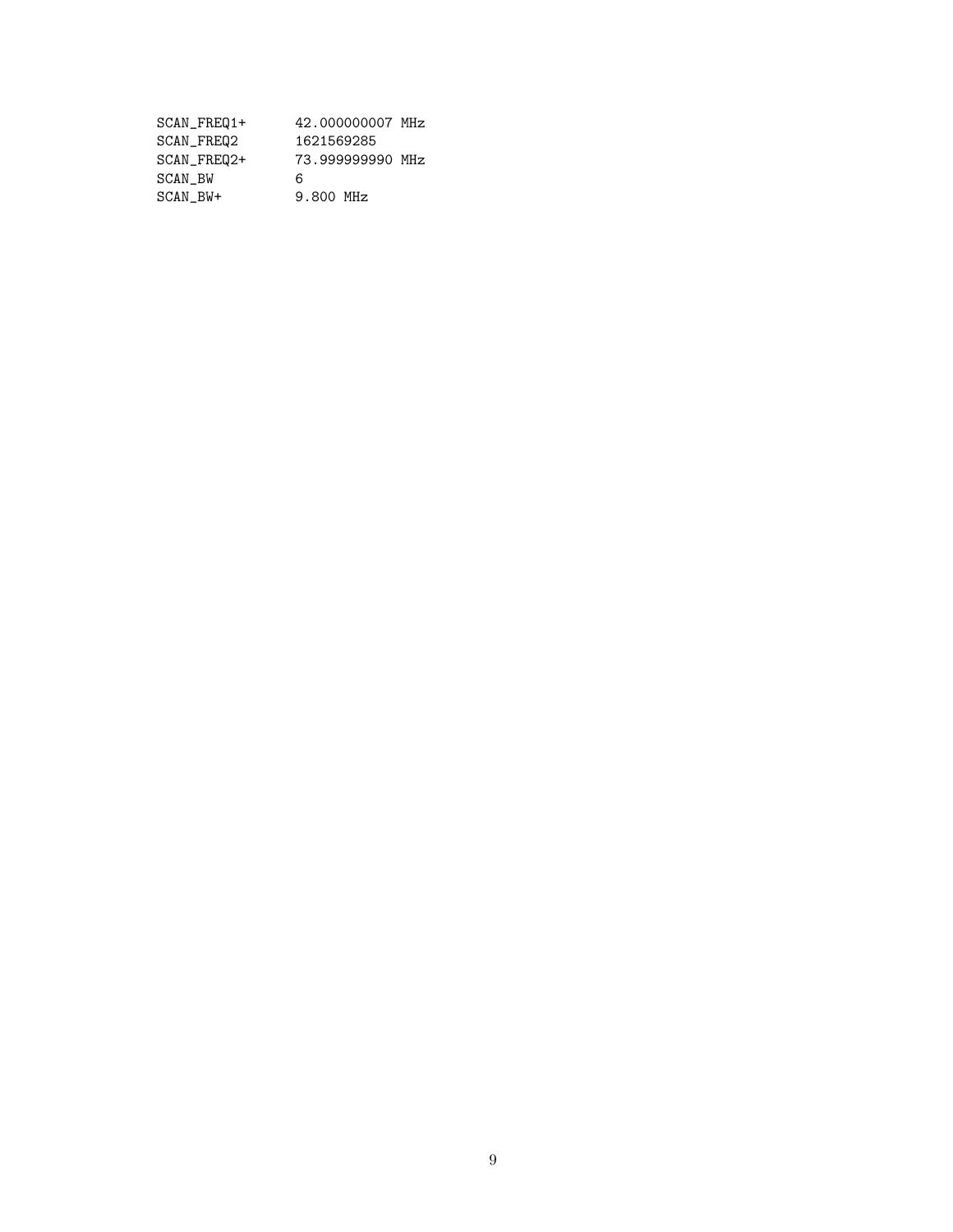### <span id="page-9-0"></span>B Document History

• Version 1 (Aug 20, 2019): First version.